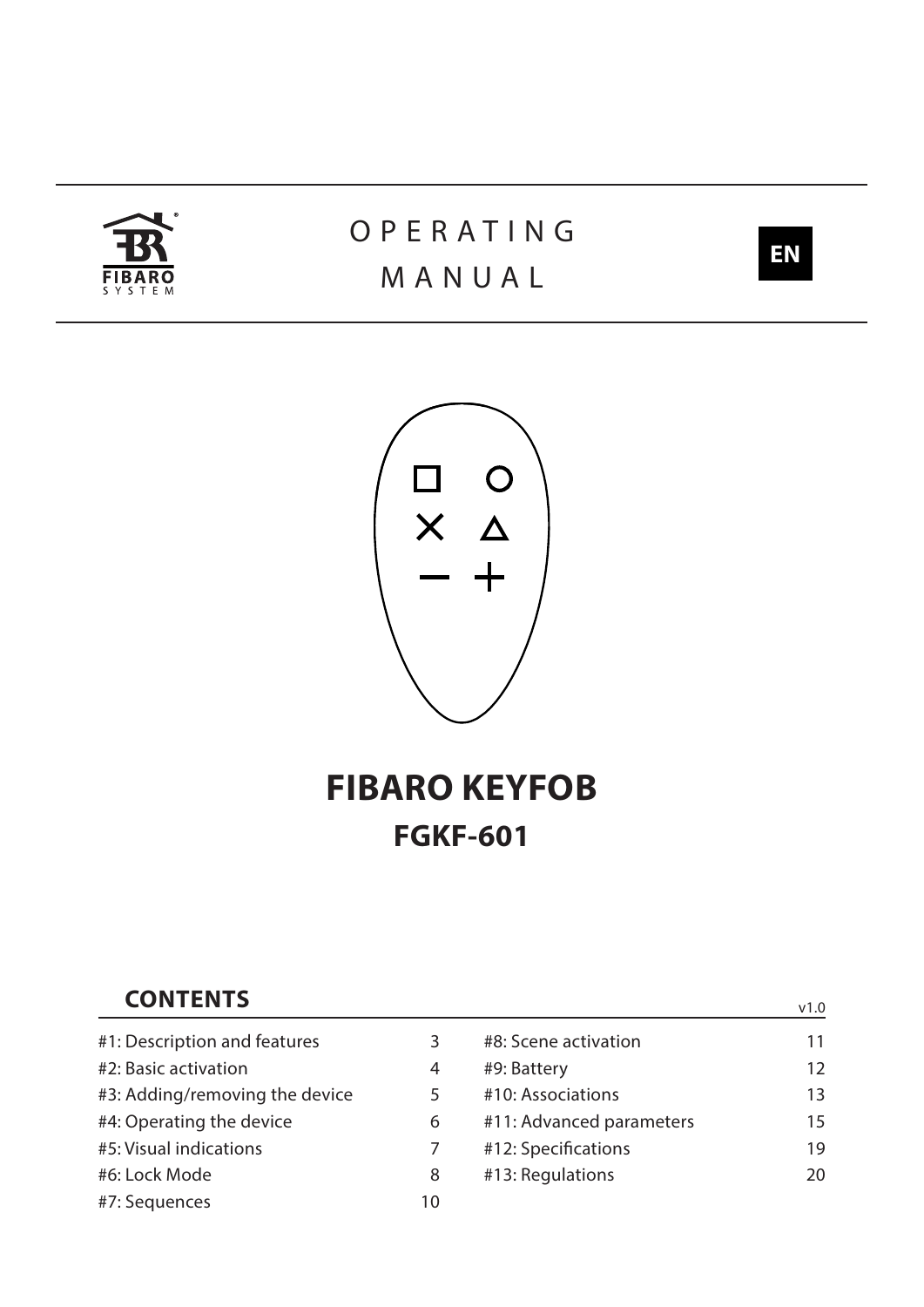## **Important safety information**

### **Read this manual before attempting to install the device!**

Failure to observe recommendations included in this manual may be dangerous or cause a violation of the law. The manufacturer, Fibar Group S.A. will not be held responsible for any loss or damage resulting from not following the instructions of operating manual.

## **General information about the FIBARO System**

FIBARO is a wireless smart home automation system, based on the Z-Wave protocol. All of available devices can be controlled through a computer (PC or Mac), smartphone or tablet. Z-Wave devices are not only receivers, but can also repeat the signal, increasing the Z-Wave network's range. It gives advantage over traditional wireless systems that require direct link between transmitter and receiver, as a result the construction of the building could afect network's range negatively.

Every Z-Wave network has its unique identifcation number (home ID). Multiple independent networks can exist in the building without interfering. Transmission security of FIBARO System is comparable to wired systems.

Z-Wave technology is the leading solution in smart home automation. There is a wide range of Z-Wave devices that are mutually compatible, independently of manufacturer. It gives the system the ability to evolve and expand over time. For more information visit: www.fbaro.com.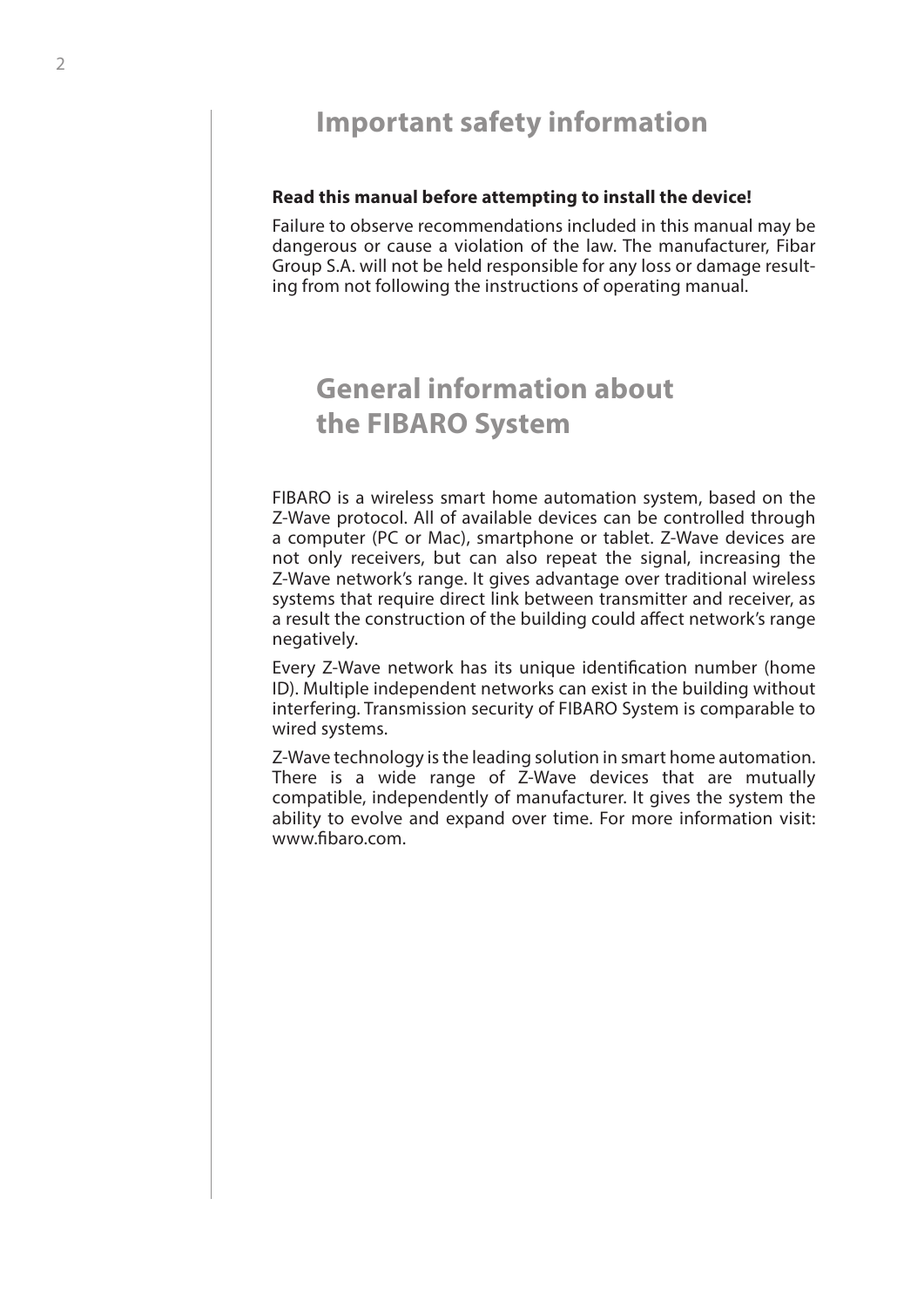## **#1: Description and features**

**FIBARO KeyFob** is a Z-Wave Plus compatible, battery-powered, compact remote control.

Six buttons allow you to control other devices through the Z-Wave network and run various scenes defned in FIBARO System.

Confgure actions for one, two, three clicks, holding the button and button sequences to suit all your needs.

Built-in locking system will ensure that unauthorized person will not take control of your home.

## **Main features of FIBARO KeyFob:**

- Compatible with any Z-Wave or Z-Wave+ Controller.
- Supports protected mode (Z-Wave network security mode) with AES-128 encryption.
- Battery powered.
- Completely wireless.
- Pocket size.
- Equipped with 6 easily recognizable buttons.
- 30 diferent actions, single/double/triple click, hold for each button and sequences.
- Easy to operate menu.
- Actions are confrmed by the built-in LED diode.



**FIBARO KeyFob is a fully compatible Z-Wave PLUS device.**



This device may be used with all devices certifed with the Z-Wave Plus certifcate and should be compatible with such devices produced by other manufacturers.

#### **NOTE i**

FIBARO KeyFob is a Security Enabled Z-Wave Plus product and a Security Enabled Z-Wave Controller must be used in order to fully utilize the product.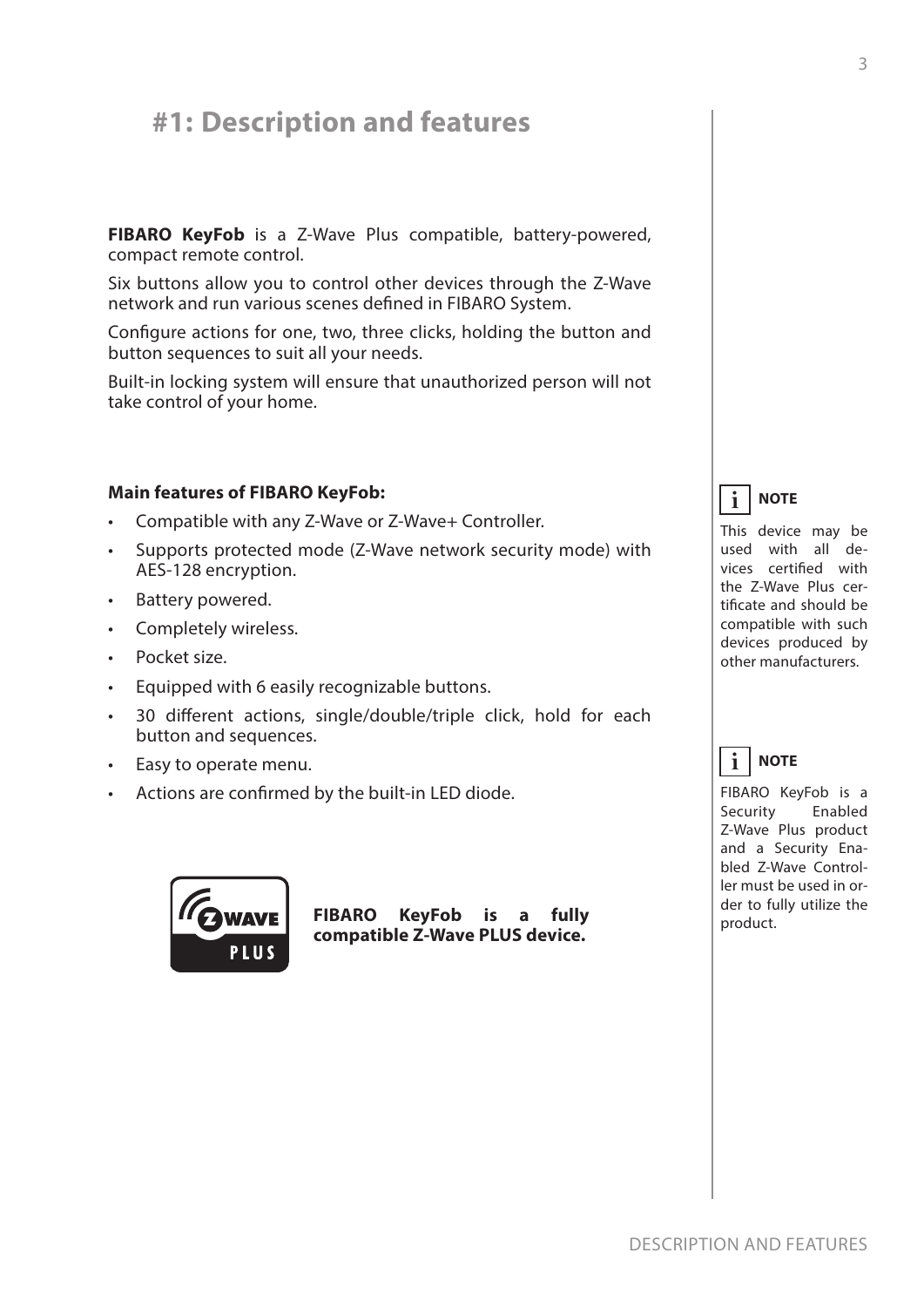## **#2: Basic activation**



1. Using a coin, open the battery cover by turning it counter-clockwise.



2. Remove the paper strip underneath the battery.



3. Using a coin, close the battery cover by turning it clockwise.

- 4. Locate the device nearby the main Z-Wave controller.
- 5. Set the main Z-Wave controller in (security/non-security) add mode (see the controller's manual).
- 6. Press any button three times.
- 7. LED will pulse white during the adding process.
- 8. Wait for the device to be added into the system.
- 9. Successful adding will be confrmed by the Z-Wave controller's message and green LED colour.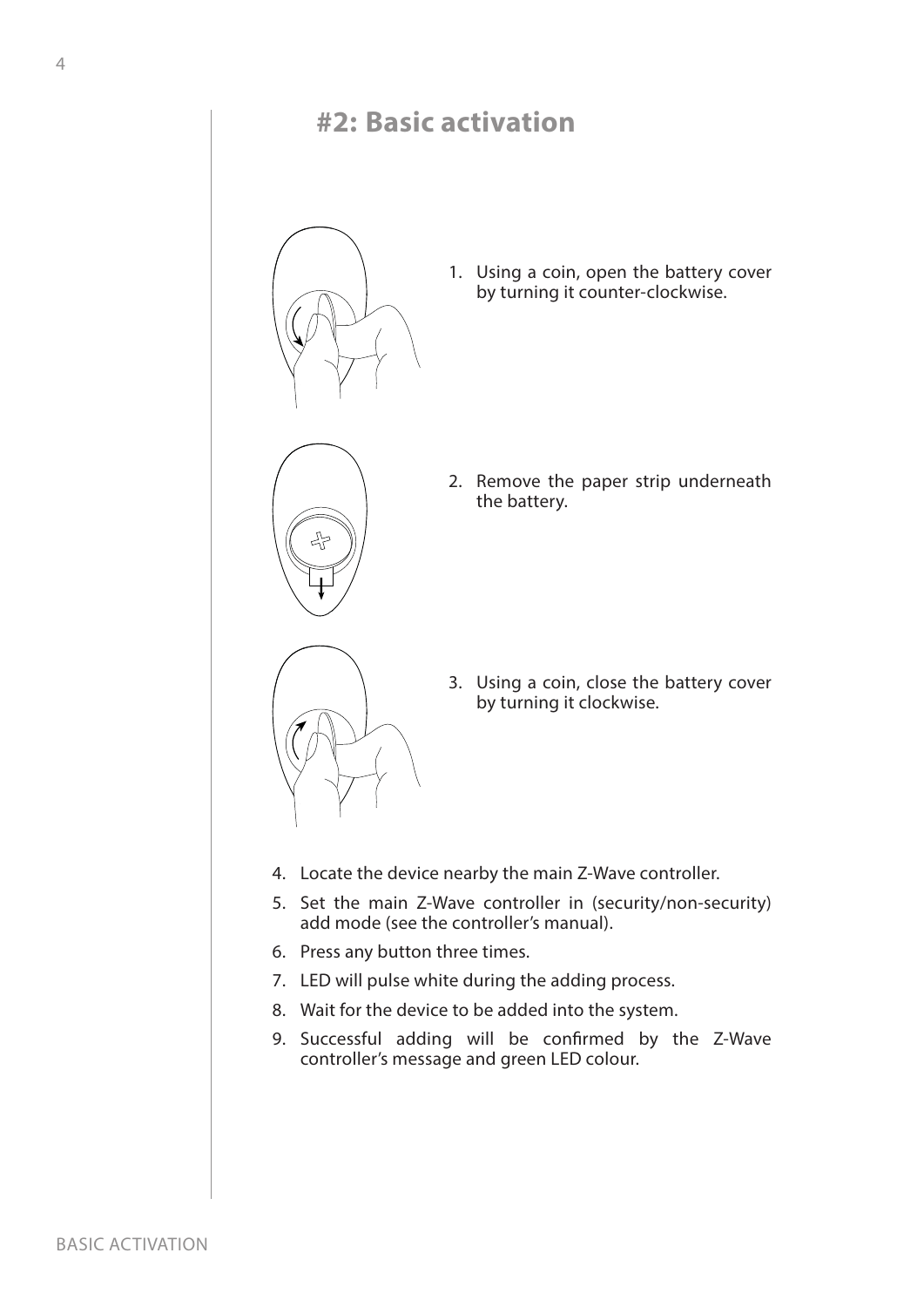## **#3: Adding/removing the device**

**Adding (Inclusion)** - Z-Wave device learning mode, allowing to add the device to existing Z-Wave network.

To add the device:

- 1. Set the main Z-Wave controller in (security/non-security) add mode (see the controller's manual).
- 2. Power the device (insert the battery).
- 3. Press any button three times.
- 4. LED will pulse white during the adding process.
- 5. Wait for the adding process to end.
- 6. Successful adding will be confrmed by the Z-Wave controller's message and green LED colour.

**Removing (Exclusion)** - Z-Wave device learning mode, allowing to remove the device from existing Z-Wave network.

To remove the device:

- 1. Set the main Z-Wave controller in remove mode (see the controller's manual).
- 2. Press  $\mathbf O$  and  $\mathbf -$  simultaneously.
- 3. Press  $\triangle$  or  $\times$  until LED glows green.
- 4. Press $\pm$ .
- 5. Wait for the removing process to end.
- 6. Successful removing will be confrmed by the Z-Wave controller's message.

#### **NOTE i**

Adding in security mode must be performed up to 2 meters from the controller.



In case the device is not added, please reset the device and repeat the adding procedure.

#### **NOTE i**

Removing the KeyFob from the Z-Wave network restores all the default parameters of the device.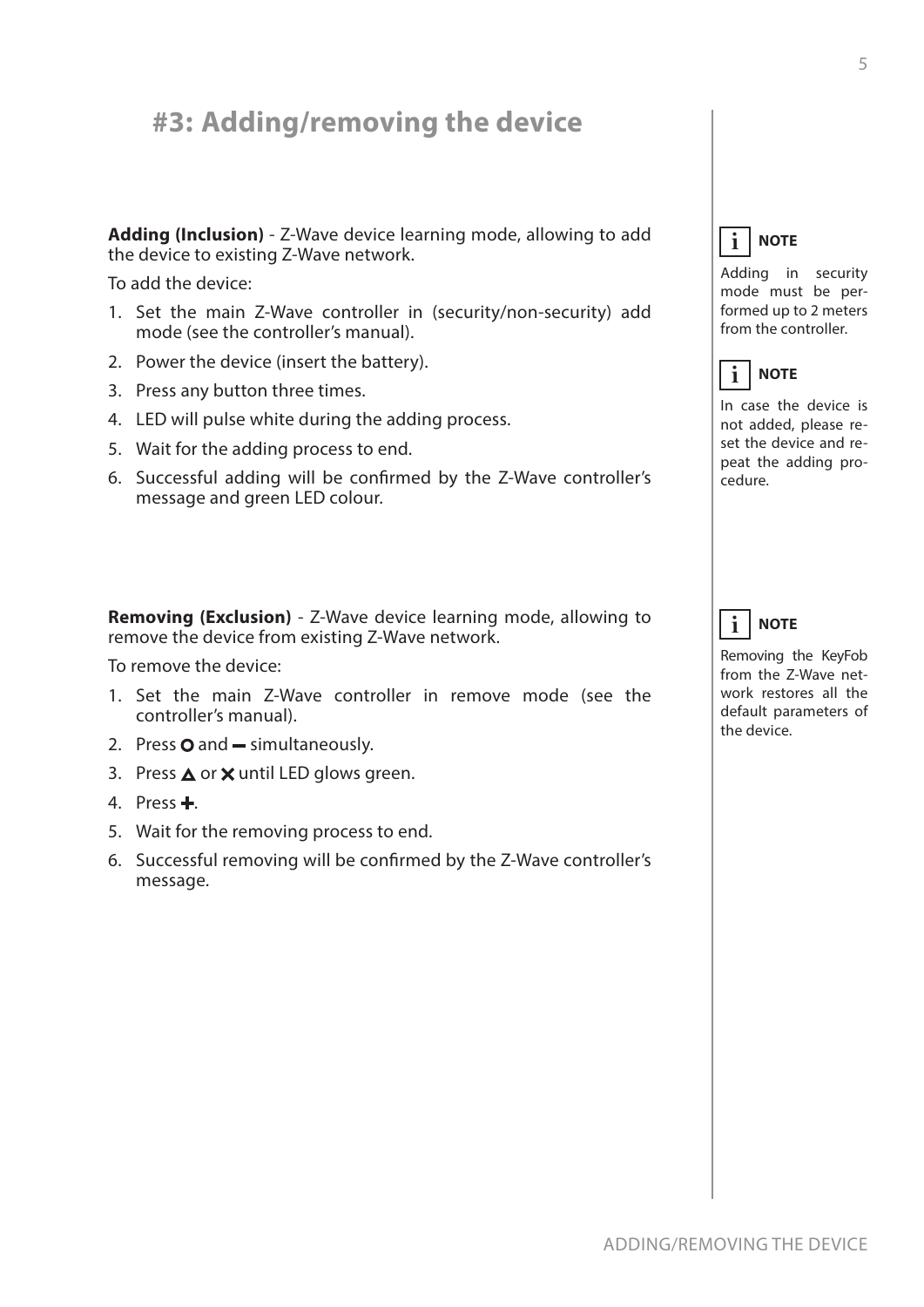## **#4: Operating the device**

**Menu** allows to perform Z-Wave network actions. In order to use the menu:

- 1. Press  $\mathbf O$  and  $\mathbf -$  simultaneously.
- 2. Press  $\triangle$  or  $\times$  until LED indicates desired menu position with colour:
	- **• White** wake up the device
	- **• Green** learning mode (adding/removing)
	- **• Cyan** check battery level
	- **• Yellow** the device reset\*
- 3. Press  $\div$  to confirm selection, press  $-$  to exit the menu.
- 4. LED will pulse twice with same colour as selected menu position to confrm completing action.

### **Waking up the device:**

The KeyFob needs to be woken up to receive information about the new confguration from the Z-Wave controller, like parameters and associations. Use 1st menu position (white) or press  $\Omega$  and  $\pm$  simultaneously to wake up the device.

## **Resetting the device to factory defaults:**

Reset procedure allows to restore the device back to its factory settings, which means all information about the Z-Wave controller and user confguration will be deleted. There are two ways of resetting the device:

Resetting the device **using the menu**:

- 1. Press  $\mathbf O$  and  $\mathbf -$  simultaneously.
- 2. Press  $\triangle$  or  $\times$  until LED glows yellow.
- 3. Press $\pm$ .

Emergency resetting the device **on start-up**:

- 1. Remove the battery.
- 2. Hold  $\bigcirc$  and  $\biguparrow$ , while inserting the battery.

Successful resetting will be confrmed by smoothly brightening and dimming of the yellow LED colour.



\* Resetting the device is not available in Lock Mode.

#### **NOTE i**

Resetting the device is not the recommended way of removing the device from the Z-Wave network. Use the reset procedure only if the primary controller is missing or inoperable. Certain device removal can be achieved by the procedure of removing described in "Adding/ removing the device" on page 5.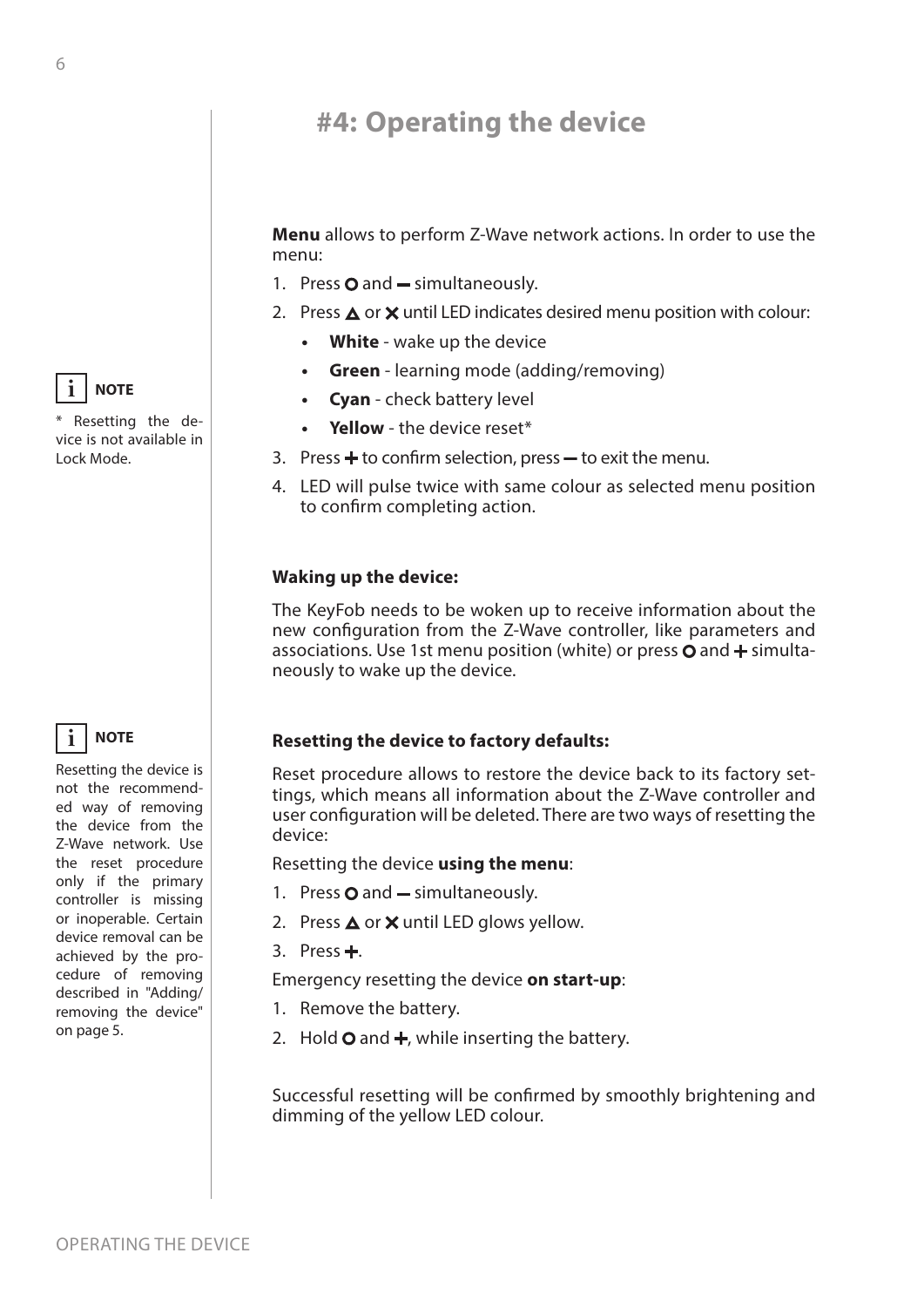## **#5: Visual indications**

## **Visual indications:**

The KeyFob is equipped with a LED diode, signalling pushing the buttons, sequences, menu position and status of the device.

## **Indications for scenes and associations:**

After pressing one of the buttons or using sequence, KeyFob indicates status of action with the LED diode.

| What you see             | What it means                                                                                 |
|--------------------------|-----------------------------------------------------------------------------------------------|
| Green blink              | Receiving command confirmed by the con-<br>troller and associated devices                     |
| Yellow blink<br>every 1s | Sending commands in progress                                                                  |
| <b>Red blink</b>         | Receiving at least one command was not con-<br>firmed by the controller or associated devices |

## **Indications for sequences:**

| What you see  | What it means            |
|---------------|--------------------------|
| Blue pulse    | <b>Entering sequence</b> |
| 3 blue pulses | Sequence valid           |
| 3 red pulses  | Sequence not valid       |

## **Device status indications:**

| What you see               | What it means                      | What to do                                       |
|----------------------------|------------------------------------|--------------------------------------------------|
| <b>Learning mode</b>       |                                    |                                                  |
| <b>Red blink</b>           | Device not added                   | Press any button three<br>times to start adding  |
| Fast white puls-<br>ing    | Device in adding<br>mode           | Wait for adding process<br>to end                |
| Green blink                | Device added                       |                                                  |
| <b>Lock Mode</b>           |                                    |                                                  |
| <b>Red blink</b>           | Device locked                      | Unlock using sequence                            |
| 3 red pulses               | Wrong sequence                     | Try unlocking again                              |
| Red to green<br>transition | Device unlocked                    | Press buttons to activate<br>scenes/associations |
| Green to red<br>transition | Device locked<br>using button hold |                                                  |
| <b>Battery</b>             |                                    |                                                  |
| 3 magenta pulses           | Low battery                        | Replace the battery                              |
| <b>Configuration</b>       |                                    |                                                  |
| 2 white pulses             | Device woken up                    |                                                  |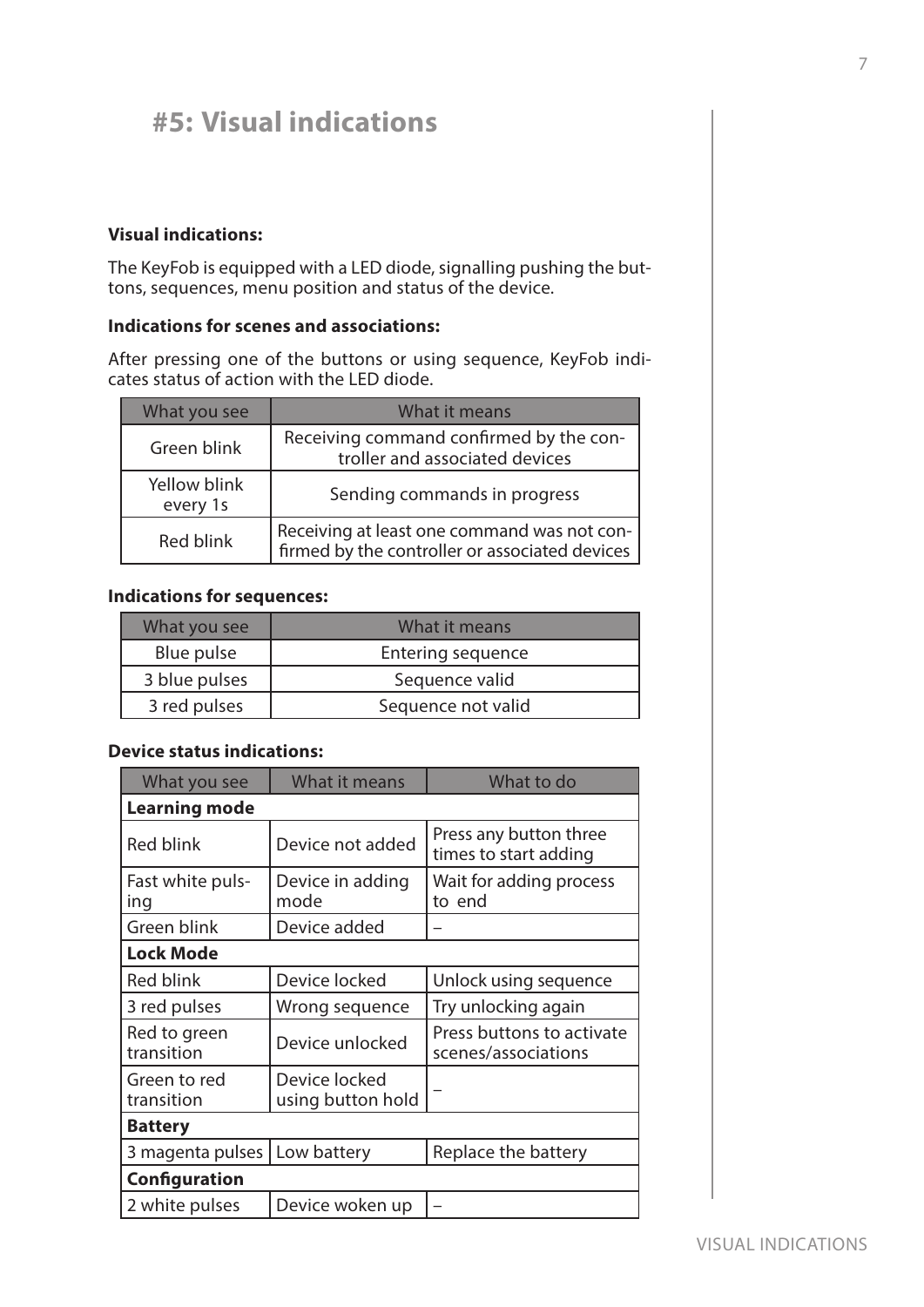## **#6: Lock Mode**

KeyFob can be protected with a sequence of 2 to 5 button clicks. When unlocking sequence is set, the device will lock itself after:

- being inactive for time set in parameter 2 (60 seconds by default),
- pressing and holding selected button (if set in parameter 2).

## **To enable Lock Mode:**

- set sequence in parameter 1,
- set time or locking button in parameter 2 (60 seconds by default),
- set PROTECTION CC to Local Protection by Sequence (done automatically by Home Center controller).

### **Lock Mode will be disabled when:**

- parameter 1 and/or parameter 2 is set to 0,
- PPROTECTION CC is set to Unprotected.

### **When device is locked:**

- pushing buttons will not activate any actions,
- menu is available, but without option of resetting the device.

## **Setting the unlocking sequence and locking time-out using Home Center confguration interface:**

- 1. Go to the device options by clicking the icon:  $\mathbf{\mathbf{\&}}$
- 2. Select the "Advanced" tab.
- 3. Click the "Confgure" button in "Lock Mode" section.
- 4. Select sequence of 2 to 5 buttons, click "Next".
- 5. Select time to lock and locking button, click "Next".
- 6. Press  $\mathbf O$  and  $\mathbf +$  simultaneously to wake up the device.
- 7. Wait for the device to confgure.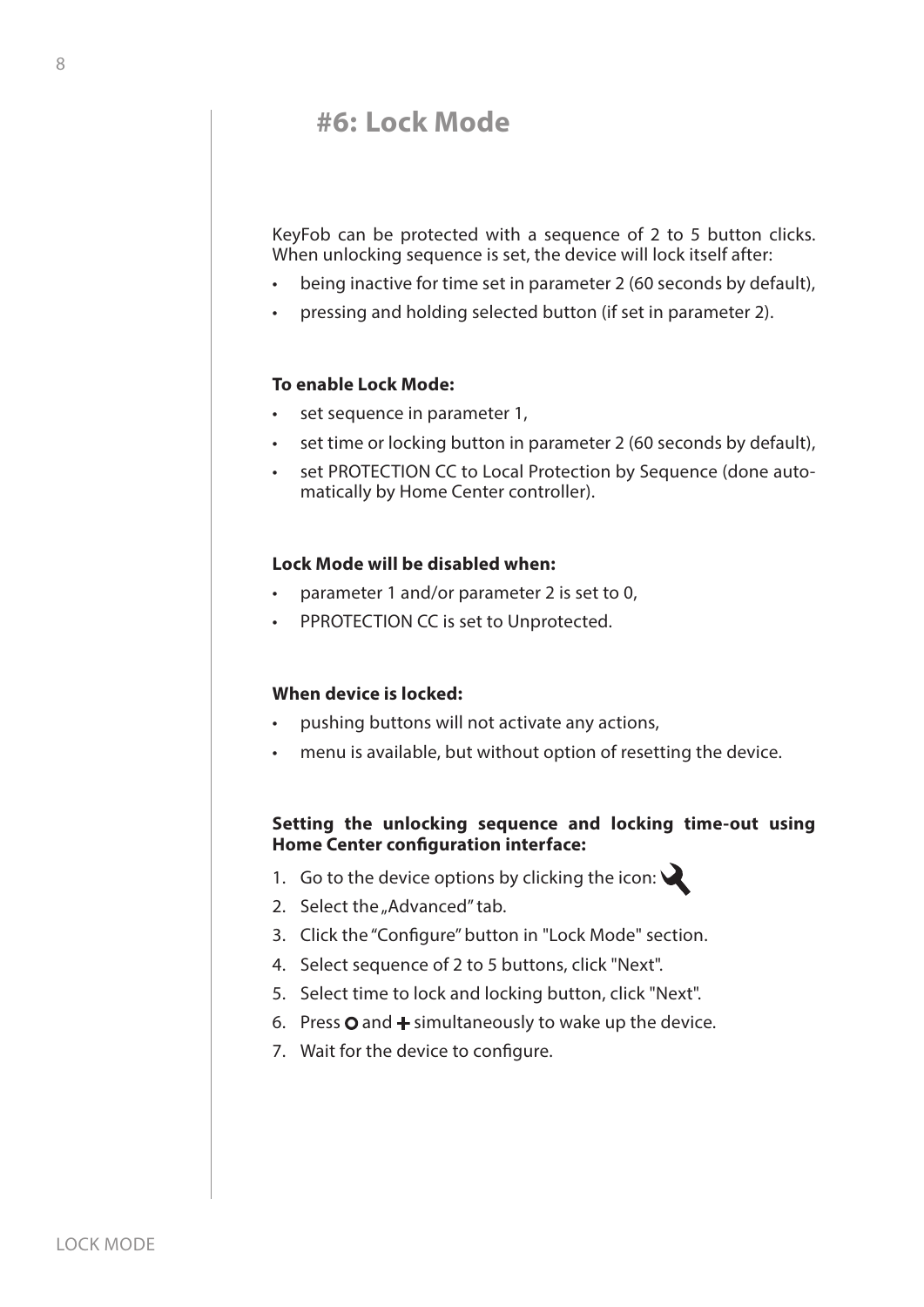### **Setting the unlocking sequence using advanced parameter:**

1. Calculate value of parameter using table and formula:

| <b>Button</b> |  | ∙ |  |  |
|---------------|--|---|--|--|
| Value         |  |   |  |  |

*Value of parameter = Value of* f*rst button + + 8 \* Value of second button + 64 \* Value of third button + + 512 \* Value of third button + 4096 \* Value of third button* 

- 2. Change the value of parameter 1 [2 bytes] to calculated value.
- 3. Press  $\mathbf O$  and  $\mathbf +$  simultaneously to wake up the device.
- 4. Wait for the device to confgure.

## **Setting time to lock and locking button using advanced parameter:**

1. Calculate value of parameter using table and formula:

| <b>Button</b> |  | ∾ | <b>The Second</b> |  |
|---------------|--|---|-------------------|--|
| Value         |  |   |                   |  |

Time to lock should be 0 or 5-255 (seconds)

*Value of parameter = Time to lock in seconds + + 256 \* Value of locking button* 

- 2. Change the value of parameter 2 [2 bytes] to calculated value.
- 3. Press  $\mathbf O$  and  $\mathbf +$  simultaneously to wake up the device.
- 4. Wait for the device to confgure.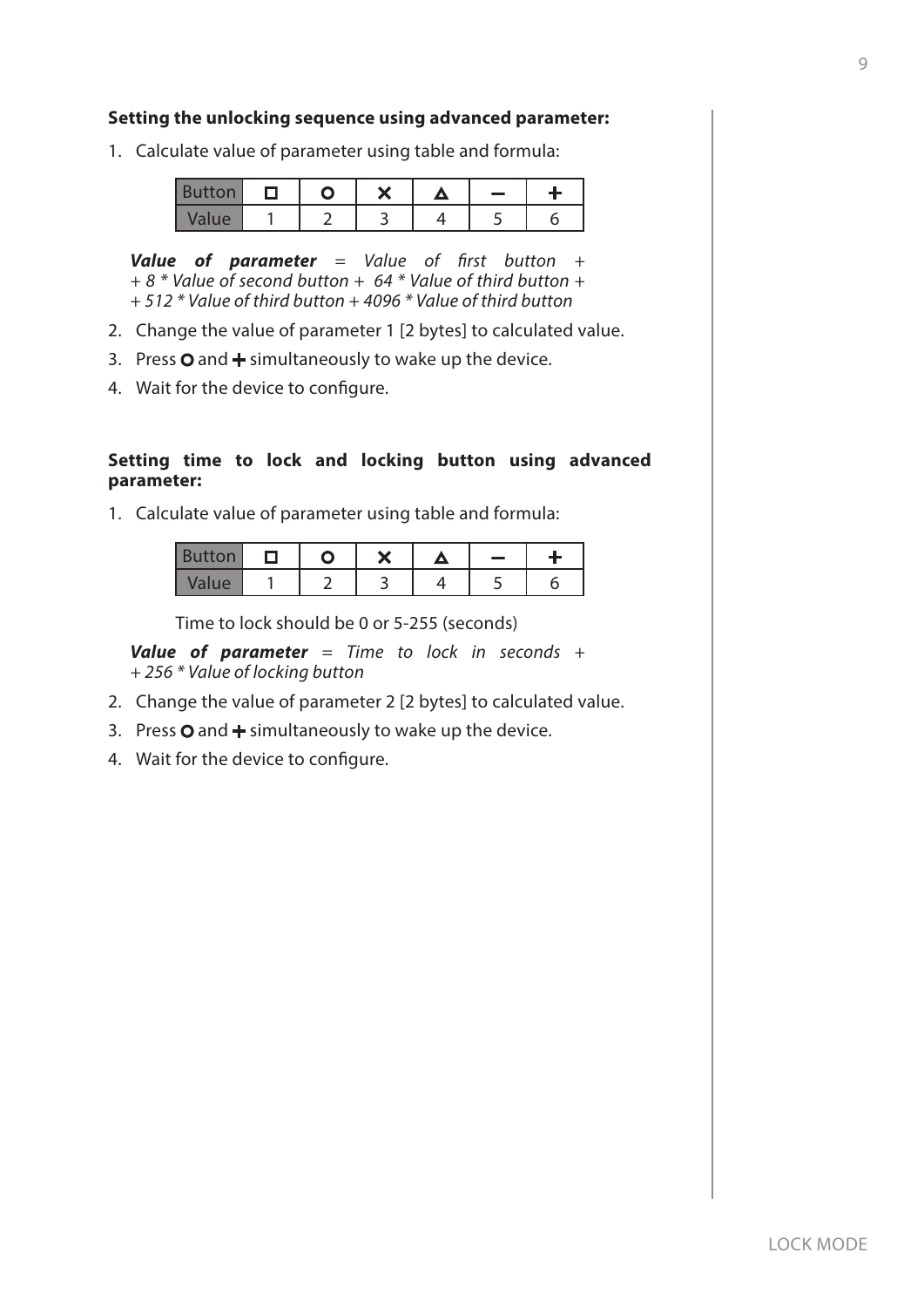## **#7: Sequences**

### **Sequences:**

User can create sequences of two to fve button to expand number of possible actions. Every sequence sends corresponding Scene ID to the Z-Wave controller with attribute "Key pressed 1 time" (see "Scene activation" on page 11).

Sequences are saved in advanced parameters (no. 3-8).

Activating sequence introduces delay in single, double and tripple press actions for frst button in the sequence.

### **Rules of creating sequences:**

- Maximum of six sequences can be created.
- Each sequence must be unique.
- Sequence can consist of two to five button pushes.
- Sequence can contain multiple presses of the same button.

### **Setting a new sequence using Home Center confguration interface:**

- 1. Go to the device options by clicking the icon:
- 2. Clicking "Add a new sequence".
- 3. Select sequence of 2 to 5 buttons.
- 4. Select reaction to sequence.
- 5. Save configuration.
- 6. Press  $\Omega$  and  $\div$  simultaneously to wake up the device.
- 7. Wait for the device to confgure.

#### **Setting a new sequence using advanced parameter:**

1. Calculate value of parameter using table and formula:

| <b>Button</b> |  | $\bullet$ | - |  |
|---------------|--|-----------|---|--|
| Value         |  |           |   |  |

*Value of parameter = Value of* f*rst button + + 8 \* Value of second button + 64 \* Value of third button + + 512 \* Value of third button + 4096 \* Value of third button* 

- 2. Change the value of corresponding parameter [2 bytes] (parameters 3 to 8 for slots 1 to 6).
- 3. Press  $\Omega$  and  $\div$  simultaneously to wake up the device.
- 4. Wait for the device to confgure.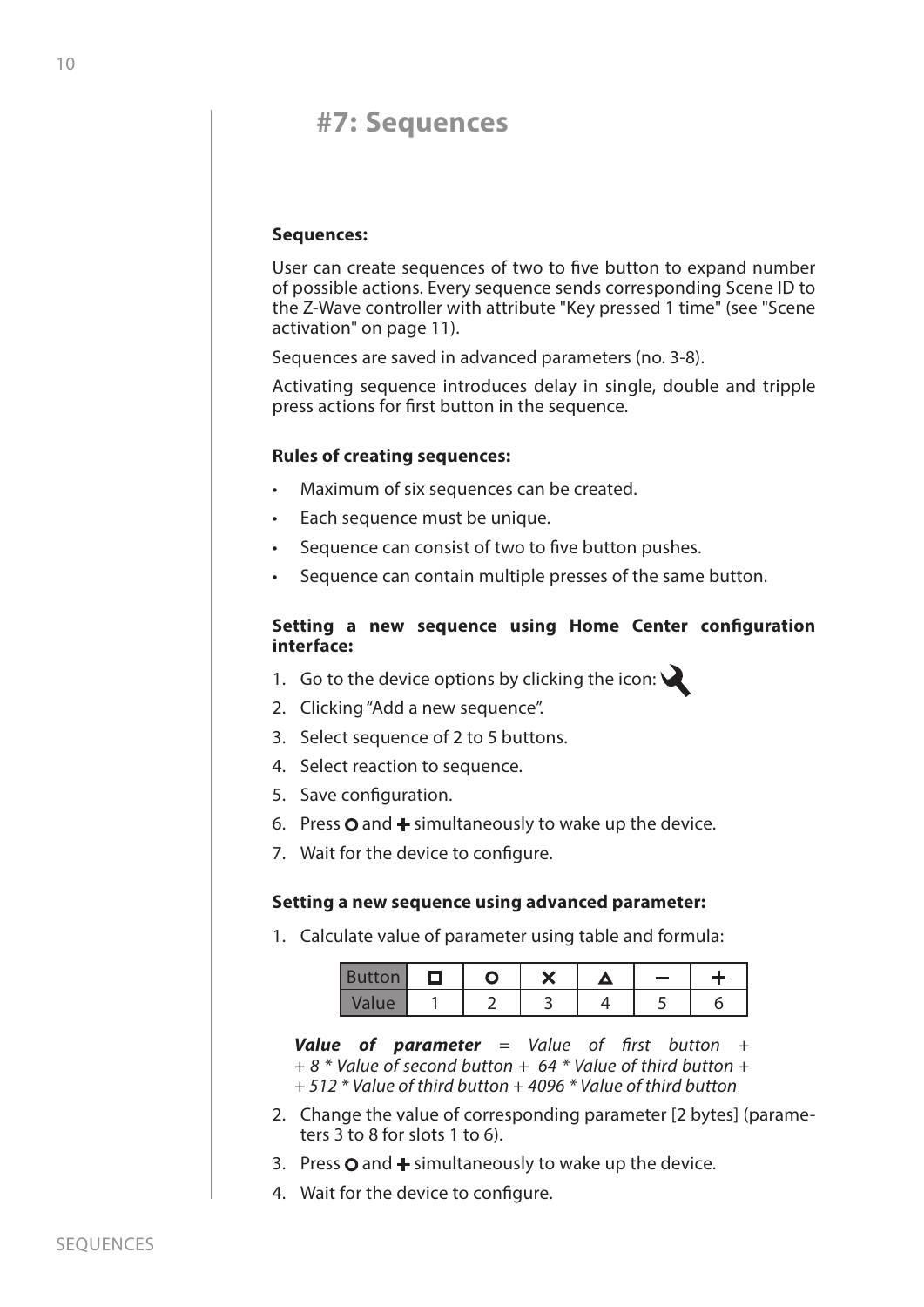## **#8: Scene activation**

### **Activating scenes:**

The KeyFob can activate scenes in the Z-Wave controller by sending scene ID and attribute of a specific action.

By default scenes are activated after single clicking or pressing and holding any of the buttons and sequences. Other actions can be activated in parameters 21-26.

Activating a double click will introduce delay to a single click reaction and activating a triple click will introduce delay to a double click reaction.

## **Scene IDs of buttons:**

| <b>Button</b> |  | $\bullet$ | $\sim$ |  |
|---------------|--|-----------|--------|--|
| Scene ID      |  |           |        |  |

## **Attributes of actions for buttons:**

| Action                      | Attribute           |
|-----------------------------|---------------------|
| Button pressed once         | Key Pressed 1 time  |
| <b>Button pressed twice</b> | Key Pressed 2 times |
| Button pressed thrice       | Key Pressed 3 times |
| <b>Button held</b>          | Key Held Down       |
| <b>Button released</b>      | <b>Key Released</b> |

### **Scene IDs of sequences:**

| Sequence<br>number |  |  |  |
|--------------------|--|--|--|
| Scene ID           |  |  |  |

Scenes for sequences are always send with atrribute "Key pressed 1 time".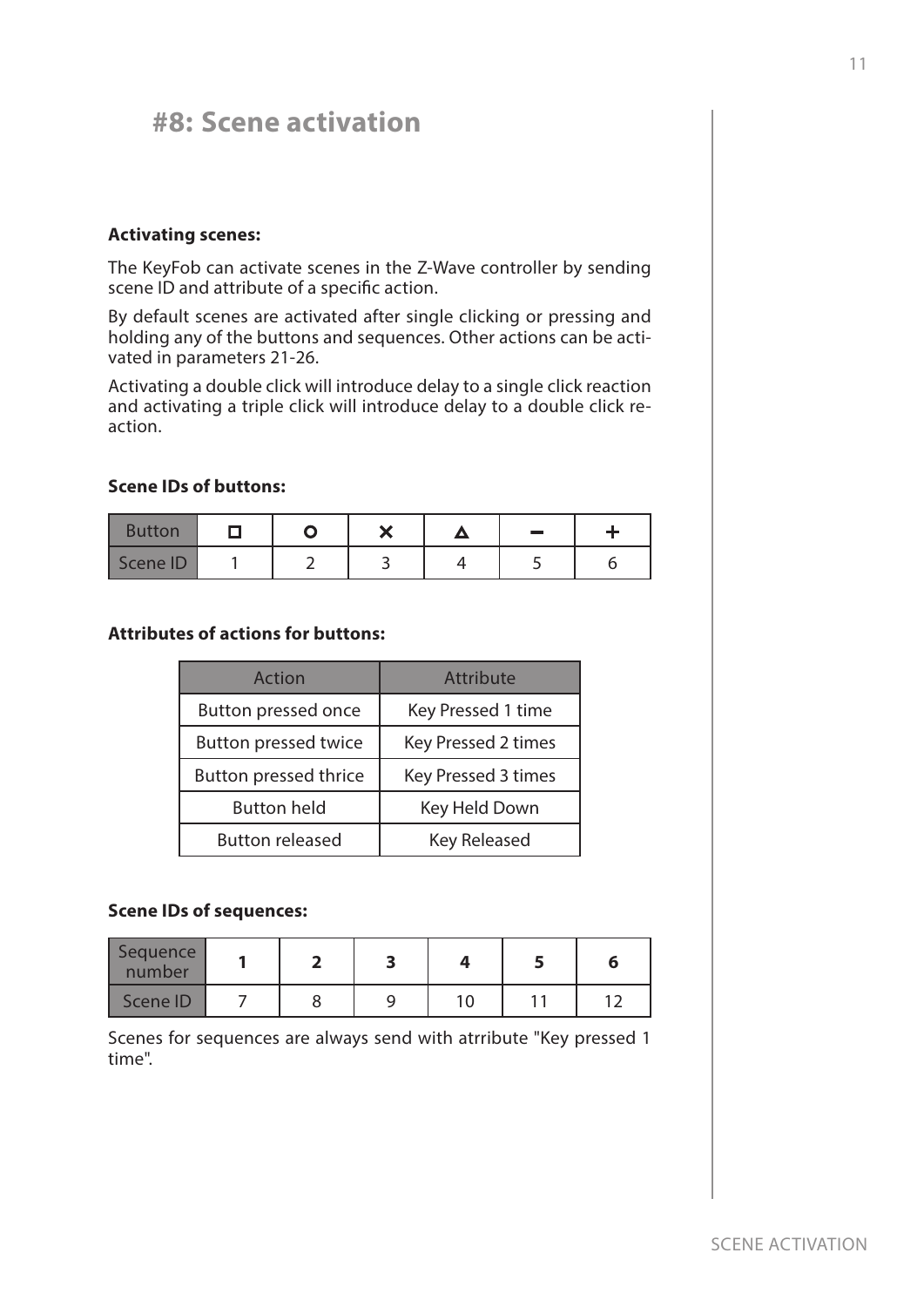## **#9: Battery**

#### **CAUTION !**

Using batteries other than specifed may result in explosion. Dispose of properly, observing environmental protection rules.



Battery life depends on frequency of usage, number of associations/scenes, Z-Wave routing and network load.

KeyFob can be powered with CR2450 (included) battery. Estimated battery life with device added once, default settings, direct range and maximum 5 pushes per day is 2 years.

## **Checking battery level:**

KeyFob automatically warns about low battery with 3 yellow blinks, when battery level is below value selected in parameter 3.

- 1. Press  $O$  and  $-$  simultaneously.
- 2. Press  $\triangle$  or  $\times$  until LED glows cyan.
- 3. Press $+$ .
- 4. LED indicates battery level with a smoothly transitioning colours, where:
	- Green 100%
	- Yellow 50%
	- $\cdot$  Red 1%
- 5. Wait 2 second or press any button to exit.

## **Replacing the battery:**



- 1. Using a coin, open the battery cover by turning it counter-clockwise.
- 2. Replace the battery.
- 3. Using a coin, close the battery cover by turning it clockwise.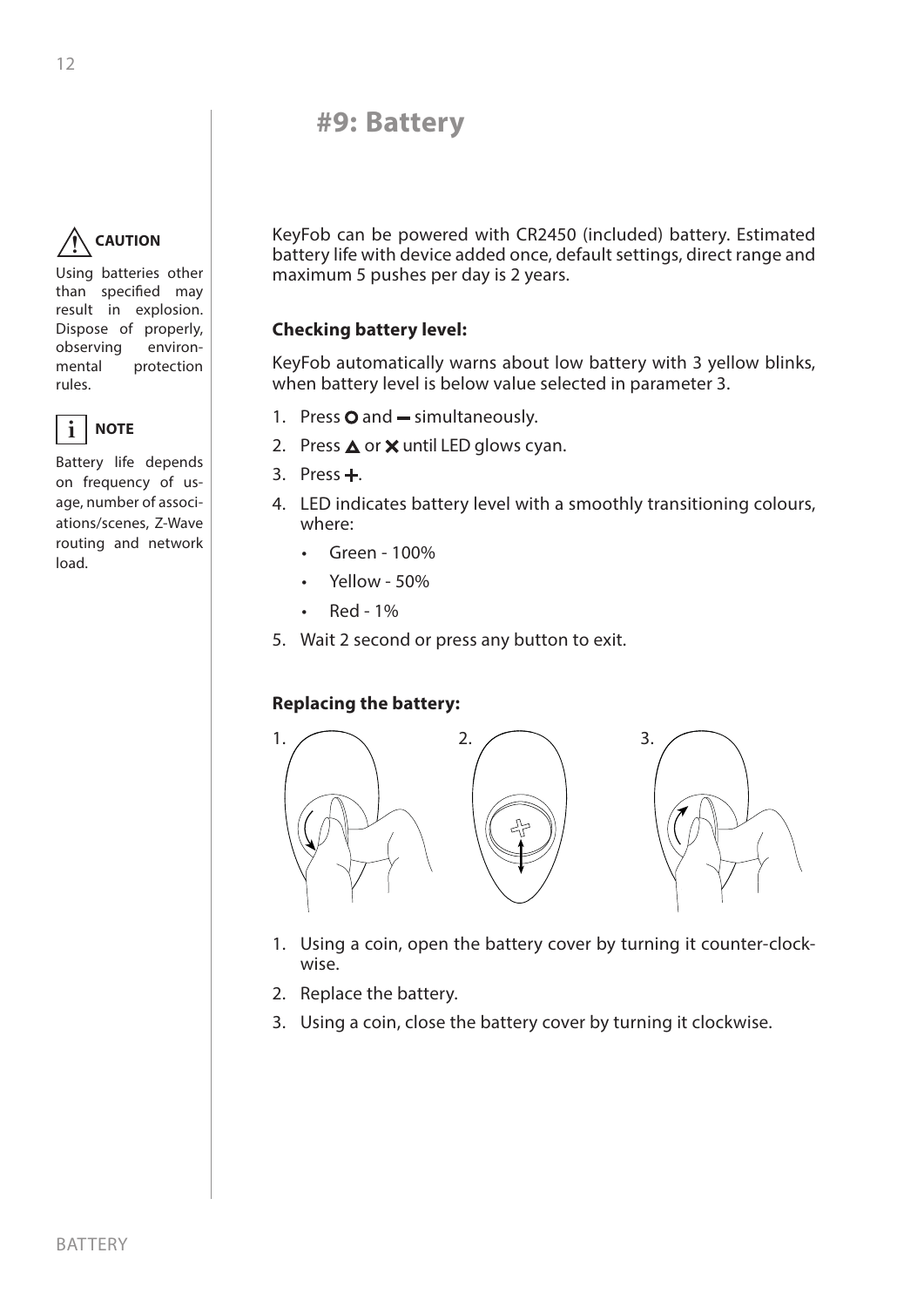## **#10: Associations**

**Association (linking devices) -** direct control of other devices within the Z-Wave system network e.g. Dimmer, Relay Switch, Roller Shutter or scene (may be controlled only through a Z-Wave controller).

### **The device provides the association of thirteen groups:**

**1st association group – "Lifeline"** reports the device status and allows for assigning single device only (main controller by default).

**2nd association group – "Square - On/Of"** is assigned to clicking the  $\square$  button and is used to turn on/off associated devices.

**3rd association group – "Square - Multilevel"** is assigned to clicking and holding the  $\Box$  button and is used to turn on/off and change level of associated devices.

**4th association group – "Circle - On/Of"** is assigned to clicking the O button and is used to turn on/off associated devices.

**5th association group - "Circle - Multilevel"** is assigned to clicking and holding the  $O$  button and is used to turn on/off and change level of associated devices.

**6th association group – "Cross - On/Of"** is assigned to clicking the  $\boldsymbol{\times}$  button and is used to turn on/off associated devices.

**7th association group - "Cross - Multilevel"** is assigned to clicking and holding the  $\times$  button and is used to turn on/off and change level of associated devices.

**8th association group – "Triangle - On/Of"** is assigned to clicking the  $\triangle$  button and is used to turn on/off associated devices.

**9th association group – "Triangle - Multilevel"** is assigned to clicking and holding the  $\Delta$  button and is used to turn on/off and change level of associated devices.

**10th association group – "Minus - On/Of"** is assigned to clicking the - button and is used to turn on/off associated devices.

**11th association group – "Minus - Multilevel"** is assigned to clicking and holding the - button and is used to turn on/off and change level of associated devices.

**12th association group – "Plus - On/Of"** is assigned to clicking the + button and is used to turn on/off associated devices.

**13th association group - "Plus - Multilevel"** is assigned to clicking and holding the  $\div$  button and is used to turn on/off and change level of associated devices.

**NOTE i**

Association ensures direct transfer of control commands between devices, is performed without participation of the main controller and requires associated device to be in the direct range.

#### **NOTE i**

States of the association groups are afected only by buttons. Changing state of associated device by other means will not update remembered state of association group.

#### **NOTE i**

2, 4, 6, 8, 10 and 12 association groups use BASIC CC, but device does not repond to GET commands.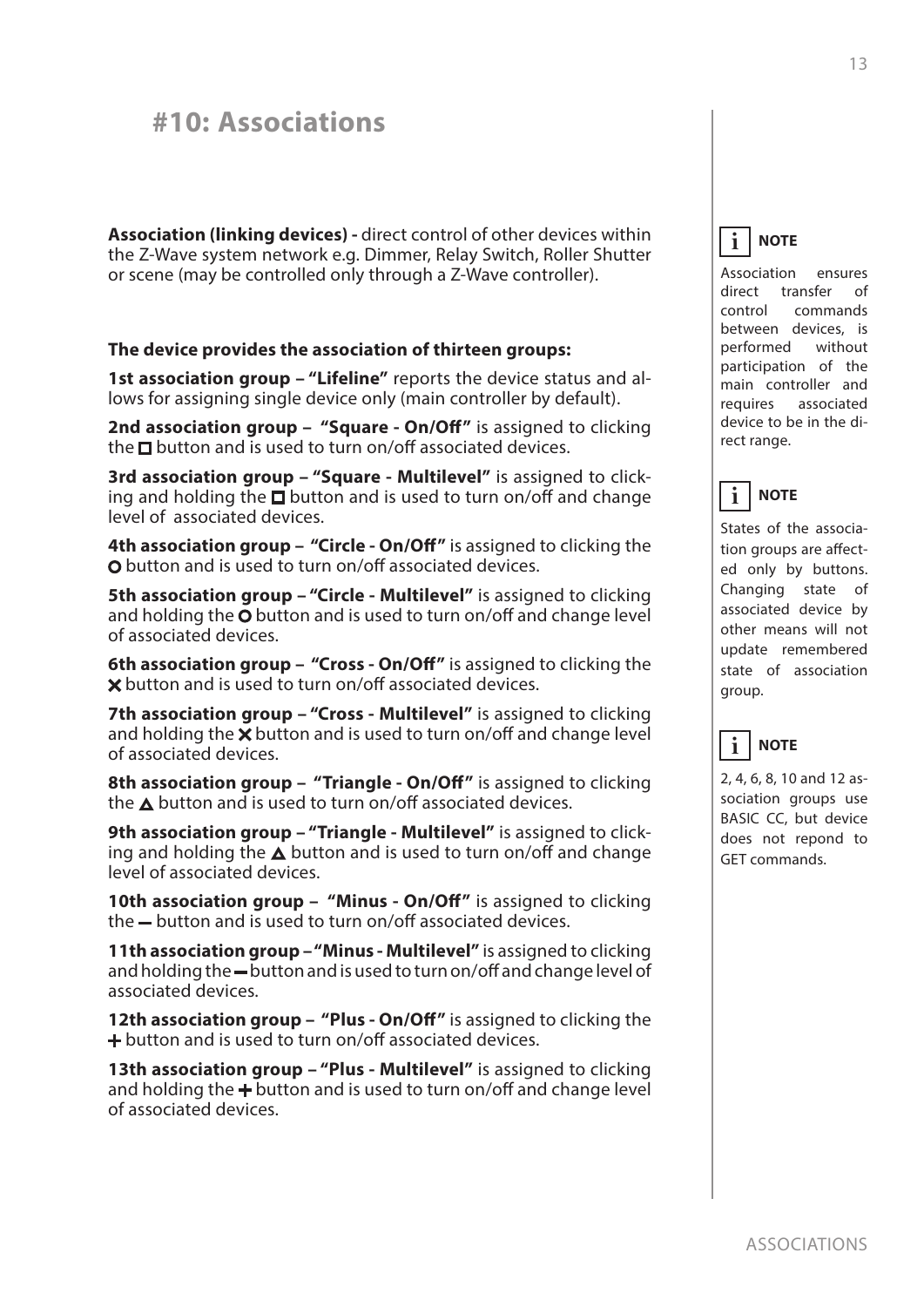The KeyFob in 2nd to 13th group allows to control 5 regular or multichannel devices per an association group. "LifeLine" group is reserved solely for the controller and hence only 1 node can be assigned.

It is not recommended to associate more than 10 devices in general, as the response time to control commands depends on the number of associated devices. In extreme cases, system response may be delayed.

**To add an association** (using the Home Center controller):

- 1. Go to the device options by clicking the icon:  $\mathcal{L}$
- 2. Select the "Advanced" tab.
- 3. Click the "Setting Association" button.
- 4. Specify to which group and what devices are to be associated.
- 5. Save the changes.
- 6. Press  $\Omega$  and  $+$  simultaneously to wake up the device.

## **Paired buttons association**

After pairing buttons, horizontal pairs of buttons ( $\square$  and  $\square$ , and  $\square$ ),  $-$  and  $+$ ) work as one button and send associations to left buttons groups only.

Left buttons ( $O, \Delta$ ,  $+$ ) turn on associated devices and right buttons  $( \Box, \times, - )$  turn them off.

In multilevel association groups (3, 7, 11) left buttons increase level while holding and right buttons decrease it.

## **To pair buttons:**

- 1. Change settings of parameters:
	- $\Box$  and  $\bigcirc$  set parameter 6 to value 1
	- $\mathsf{X}$  and  $\Delta$  set parameter 7 to value 1
	- $\bullet$   $\bullet$  and  $\bullet$  set parameter 8 to value 1
- 2. Press  $\mathbf O$  and  $\mathbf +$  simultaneously to wake up the device.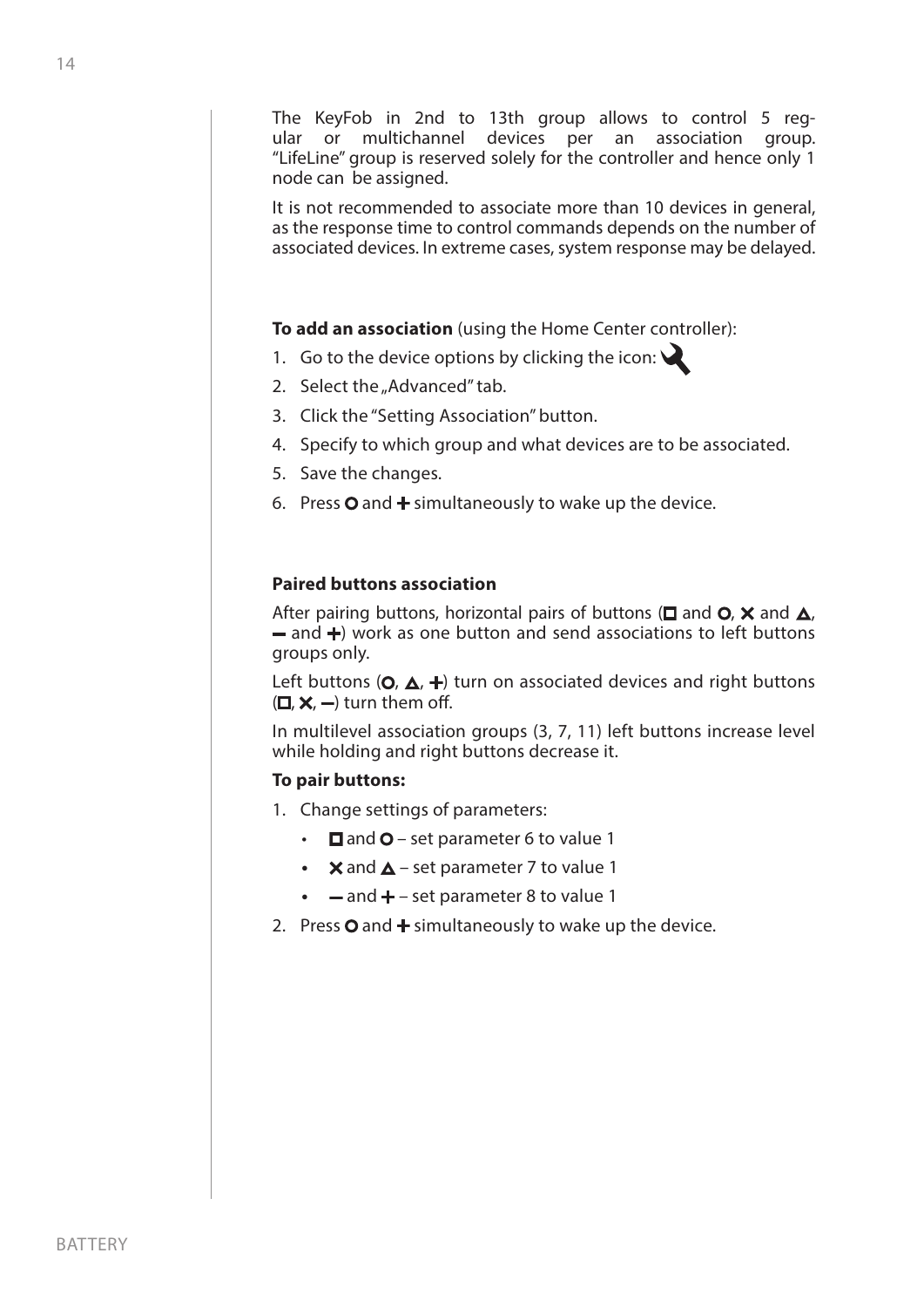## **#11: Advanced parameters**

The KeyFob allows to customize its operation to user's needs. The settings are available in the FIBARO interface as simple options that may be chosen by selecting the appropriate box.

In order to confgure the KeyFob (using the Home Center controller):

- 1. Go to the device options by clicking the icon:  $\sum$
- 2. Select the "Advanced" tab.
- 3. Modify values of chosen parameters.
- 4. Save the changes.
- 5. Press  $\mathbf O$  and  $\mathbf +$  simultaneously to wake up the device.

## **1. Lock Mode - unlocking sequence**

This parameter allows to activate Lock Mode and set up unlocking sequence. Device will lock after time set in parameter 2 or after pressing and holding selected button. See "Lock Mode" on page 9 for more information.

|                  | Available settings:   0 - Lock Mode disabled |  |  |  |  |
|------------------|----------------------------------------------|--|--|--|--|
|                  | 9-28086 - unlocking sequence                 |  |  |  |  |
| Default setting: | I Parameter size:<br>$ 2$ [bytes]            |  |  |  |  |

## **2. Lock Mode - time to lock and locking button**

This parameter allows to set time that must elapse from the last press of the button to lock the device and locking button.

Setting locking button will deactivate associations and scenes for pressing and holding the selected button.

This parameter is irrelevant if parameter 1 is set to 0 (Lock Mode disable).

See "Lock Mode" on page 9 for more information.

|                  | Available settings:   0 - Lock Mode disabled |  |  |  |
|------------------|----------------------------------------------|--|--|--|
|                  | 5-1791- calculated value                     |  |  |  |
| Default setting: | Parameter size:<br>$ 2$ [bytes]<br>60(60s)   |  |  |  |

## **3. First scene sequence**

This parameter allows to set up sequence that activates scene with ID 7. See "Sequences" on page 10 for more information.

|                  | Available settings:   0 - 1st sequence disabled |  |  |
|------------------|-------------------------------------------------|--|--|
|                  | $\vert$ 9-28086 - value of sequence             |  |  |
| Default setting: | Parameter size:<br>$2$ [bytes]                  |  |  |



Entering invalid value of parameter will result in response with Application Rejected frame and not setting the value.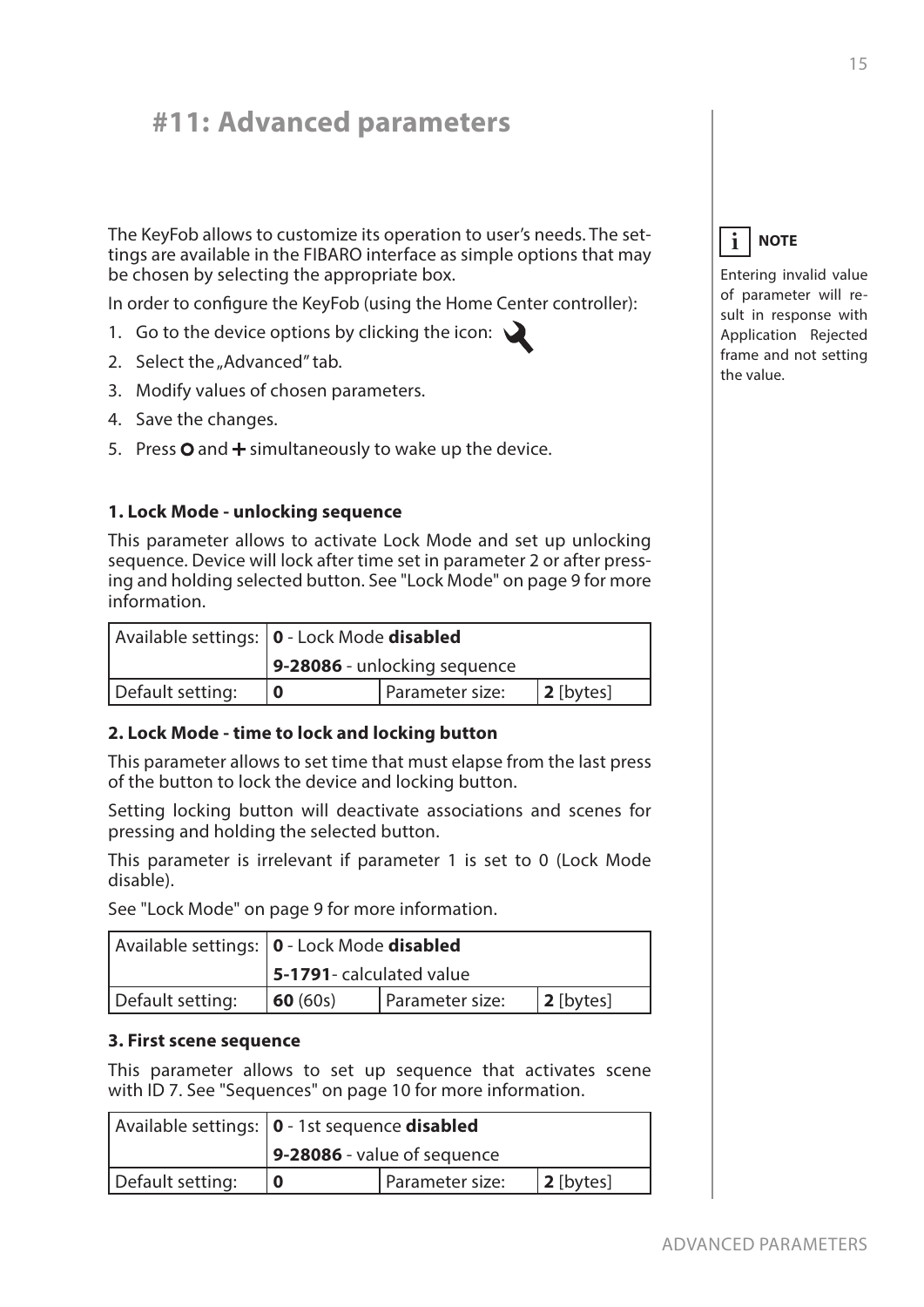## **4. Second scene sequence**

This parameter allows to set up sequence that activates scene with ID 8. See "Sequences" on page 10 for more information.

|                  | Available settings:   0 - 1st sequence disabled |  |  |  |
|------------------|-------------------------------------------------|--|--|--|
|                  | $\vert$ 9-28086 - value of sequence             |  |  |  |
| Default setting: | Parameter size:<br>$ 2$ [bytes]                 |  |  |  |

## **5. Third scene sequence**

This parameter allows to set up sequence that activates scene with ID 9. See "Sequences" on page 10 for more information.

|                  | Available settings:   0 - 3rd sequence <b>disabled</b> |  |  |  |
|------------------|--------------------------------------------------------|--|--|--|
|                  | $\sqrt{9-28086}$ - value of sequence                   |  |  |  |
| Default setting: | Parameter size:<br>$ 2$ [bytes]                        |  |  |  |

## **6. Fourth scene sequence**

This parameter allows to set up sequence that activates scene with ID 10. See "Sequences" on page 10 for more information.

|                  | Available settings:   0 - 4th sequence <b>disabled</b> |  |  |  |
|------------------|--------------------------------------------------------|--|--|--|
|                  | 9-28086 - value of sequence                            |  |  |  |
| Default setting: | Parameter size:<br>$ 2$ [bytes]                        |  |  |  |

## **7. Fifth scene sequence**

This parameter allows to set up sequence that activates scene with ID 11. See "Sequences" on page 10 for more information.

|                  | Available settings:   0 - 5th sequence disabled |  |  |  |
|------------------|-------------------------------------------------|--|--|--|
|                  | $\sqrt{9-28086}$ - value of sequence            |  |  |  |
| Default setting: | Parameter size:<br>$ 2$ [bytes]                 |  |  |  |

## **8. Sixth scene sequence**

This parameter allows to set up sequence that activates scene with ID 12. See "Sequences" on page 10 for more information.

|                  | Available settings:   0 - 6th sequence disabled |  |  |  |
|------------------|-------------------------------------------------|--|--|--|
|                  | $9-28086$ - value of sequence                   |  |  |  |
| Default setting: | Parameter size:<br>$ 2$ [bytes]                 |  |  |  |

## **9. Sequences - timeout**

This parameter allows to set time that must elapse from the last press of the button to check if the sequence is valid.

|                  | Available settings: $ 5-30(0.5-3s, 0.1s \text{ step}) -$ time to lock |                 |                  |
|------------------|-----------------------------------------------------------------------|-----------------|------------------|
| Default setting: | 10(1s)                                                                | Parameter size: | $\vert$ 1 [byte] |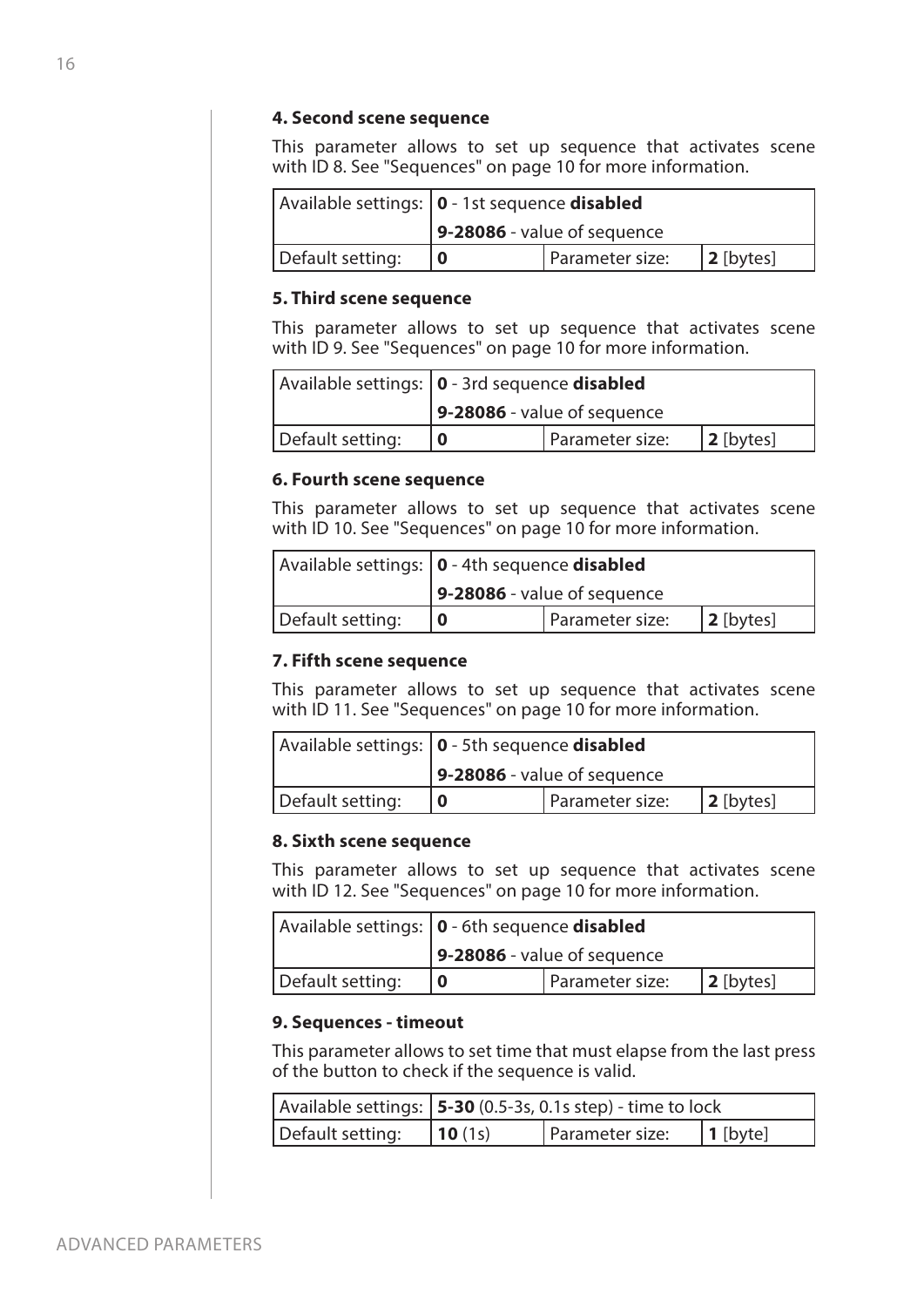## **10. Single button associations - operating mode**

This parameter allows to choose operating mode for single button associations.

|                  | Available settings: $\vert$ 0 - single press switches state to opposite              |                 |            |  |
|------------------|--------------------------------------------------------------------------------------|-----------------|------------|--|
|                  | 1 - single press switches state to opposite, dou-<br>ble press sets to maximum level |                 |            |  |
|                  | 2 - single press turns on, double press turns off                                    |                 |            |  |
| Default setting: | <b>0</b> (switch)                                                                    | Parameter size: | $1$ [byte] |  |

## **11. Value sent to □ association group**

## **12. Value sent to O association group**

- **13. Value sent to X association group**
- 14. Value sent to  $\triangle$  association group
- **15. Value sent to association group**

### **16. Value sent to + association group**

This parameter allows to set value sent to devices in association group. It will result in turning multilevel devices on with set or last level. Value is irrelevant for simple on/off devices.

| Available settings:   1-99 or 255 |                 |                   |
|-----------------------------------|-----------------|-------------------|
| Default setting: $ 255 $          | Parameter size: | $\vert$ 2 [bytes] |

## **17. Paired buttons association for**  $\Box$  **and O**

This parameter allows to activate paired buttons association mode for  $\square$  and  $\lozenge$  buttons. Paired buttons are dependent and association are sent only to  $\square$  groups.  $\bigcirc$  turns devices on and increases value,  $\Box$  turns them off and decreases value.

|                  | Available settings:   0 - paired buttons association inactive |                                      |             |
|------------------|---------------------------------------------------------------|--------------------------------------|-------------|
|                  | 1 - paired buttons association active                         |                                      |             |
| Default setting: |                                                               | $\vert$ 0 (inactive) Parameter size: | $ 1$ [byte] |

## 18. Paired buttons association for X and  $\Delta$

This parameter allows to activate paired buttons association mode for  $\times$  and  $\Delta$  buttons. Paired buttons are dependent and association are sent only to  $\times$  groups.  $\triangle$  turns devices on and increases value,  $\times$  turns them off and decreases value.

|                  | Available settings:   0 - paired buttons association inactive |                                        |                  |
|------------------|---------------------------------------------------------------|----------------------------------------|------------------|
|                  | 1 - paired buttons association active                         |                                        |                  |
| Default setting: |                                                               | $\vert$ 0 (inactive)   Parameter size: | $\vert$ 1 [byte] |

**NOTE i**

Setting parameters 11-16 to appropriate value will result in:

**1-99** - forcing level of associated devices

**255** - setting associated devices to the last remembered state or turning them on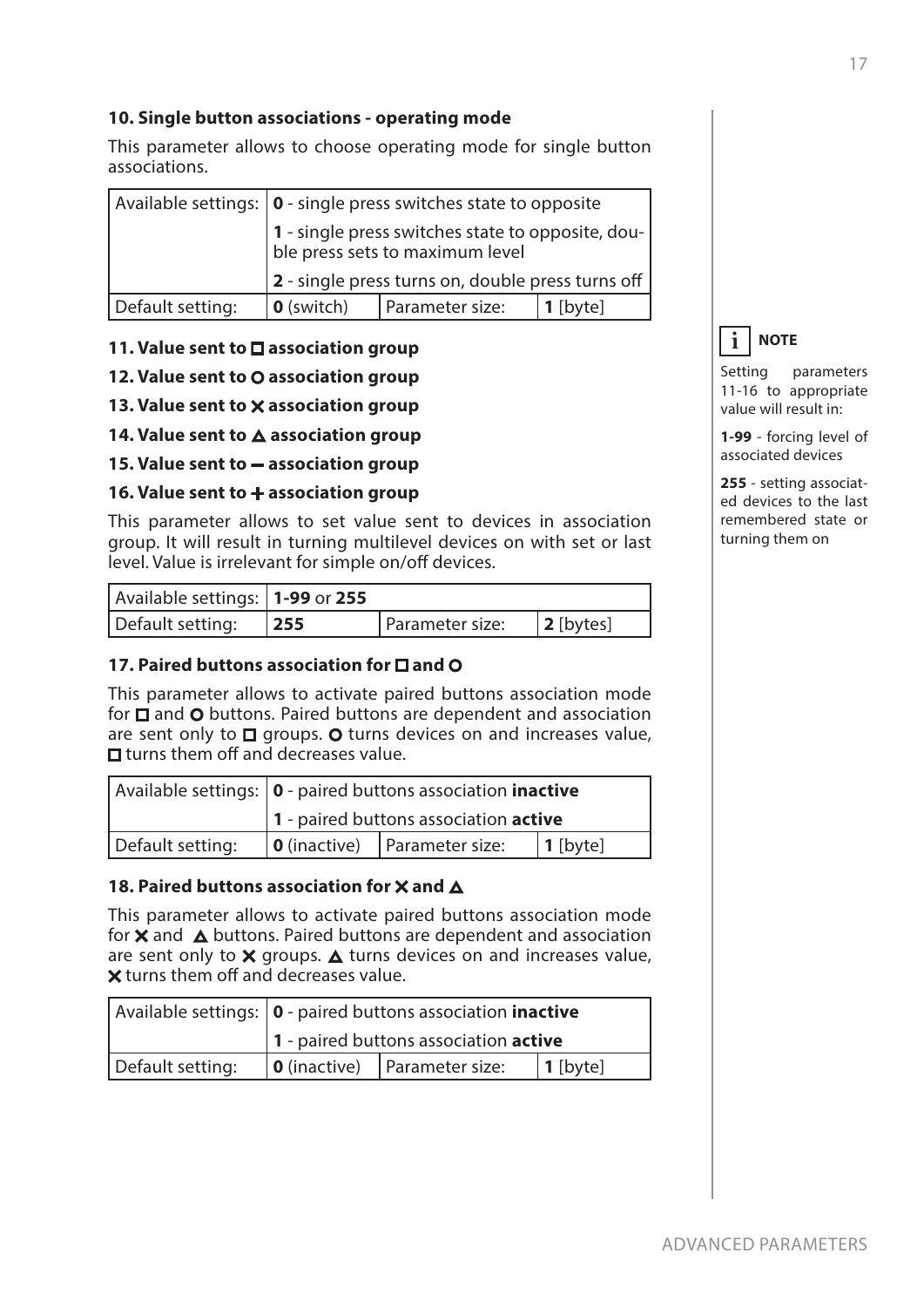## 19. Paired buttons association for - and +

This parameter allows to activate paired buttons association mode for  $-$  and  $+$  buttons. Paired buttons are dependent and association are sent only to  $-$  groups.  $+$  turns devices on and increases value,  $-$  turns them off and decreases value.

|                  | Available settings:   0 - paired buttons association inactive |                                        |          |
|------------------|---------------------------------------------------------------|----------------------------------------|----------|
|                  | 1 - paired buttons association active                         |                                        |          |
| Default setting: |                                                               | $\vert$ 0 (inactive)   Parameter size: | 1 [byte] |

## **21. Scene activation for □ button**

- **22. Scene activation for O button**
- **23. Scene activation for X button**
- **24. Scene activation for A button**
- **25. Scene activation for button**

## **26. Scene activation for + button**

This parameter determines which actions result in sending assigned scene IDs and attributes to the controller.

|                  | Available settings:   1 - Key Pressed 1 time |                                   |            |
|------------------|----------------------------------------------|-----------------------------------|------------|
|                  | 2 - Key Pressed 2 times                      |                                   |            |
|                  | 4 - Key Pressed 3 times                      |                                   |            |
|                  | 8 - Key Held Down & Released                 |                                   |            |
| Default setting: |                                              | $9$ (1x & hold)   Parameter size: | $1$ [byte] |

## **29. Associations in Z-Wave network security mode**

Parameter defines how commands are sent in specified association groups: as secure or non-secure. Parameter is active only in Z-Wave network security mode. It does not apply to 1st "Lifeline" association group.

| Available settings: | 1 - 2nd group sent as secure<br>2 - 3rd group sent as secure                                                                                                                                                  |                              |           |
|---------------------|---------------------------------------------------------------------------------------------------------------------------------------------------------------------------------------------------------------|------------------------------|-----------|
|                     |                                                                                                                                                                                                               |                              |           |
|                     |                                                                                                                                                                                                               | 4 - 4th group sent as secure |           |
|                     | 8 - 5th group sent as secure<br>16 - 6th group sent as secure                                                                                                                                                 |                              |           |
|                     |                                                                                                                                                                                                               |                              |           |
|                     | <b>32</b> - 7th group sent as secure                                                                                                                                                                          |                              |           |
|                     | 64 - 8th group sent as secure<br>128 - 9th group sent as secure<br>256 - 10th group sent as secure<br>512 - 11th group sent as secure<br>1024 - 12th group sent as secure<br>2048 - 13th group sent as secure |                              |           |
|                     |                                                                                                                                                                                                               |                              |           |
|                     |                                                                                                                                                                                                               |                              |           |
|                     |                                                                                                                                                                                                               |                              |           |
|                     |                                                                                                                                                                                                               |                              |           |
|                     |                                                                                                                                                                                                               |                              |           |
| Default setting:    | 4095                                                                                                                                                                                                          | Parameter size:              | 2 [bytes] |



Parameters 21 to 26 values may be combined, e.g. 1+2=3 means that pressing button once or twice will result in sending assigned scene ID.



Parameter 29 values may be combined, e.g. 1+2=3 means that 2nd & 3rd group are sent as secure.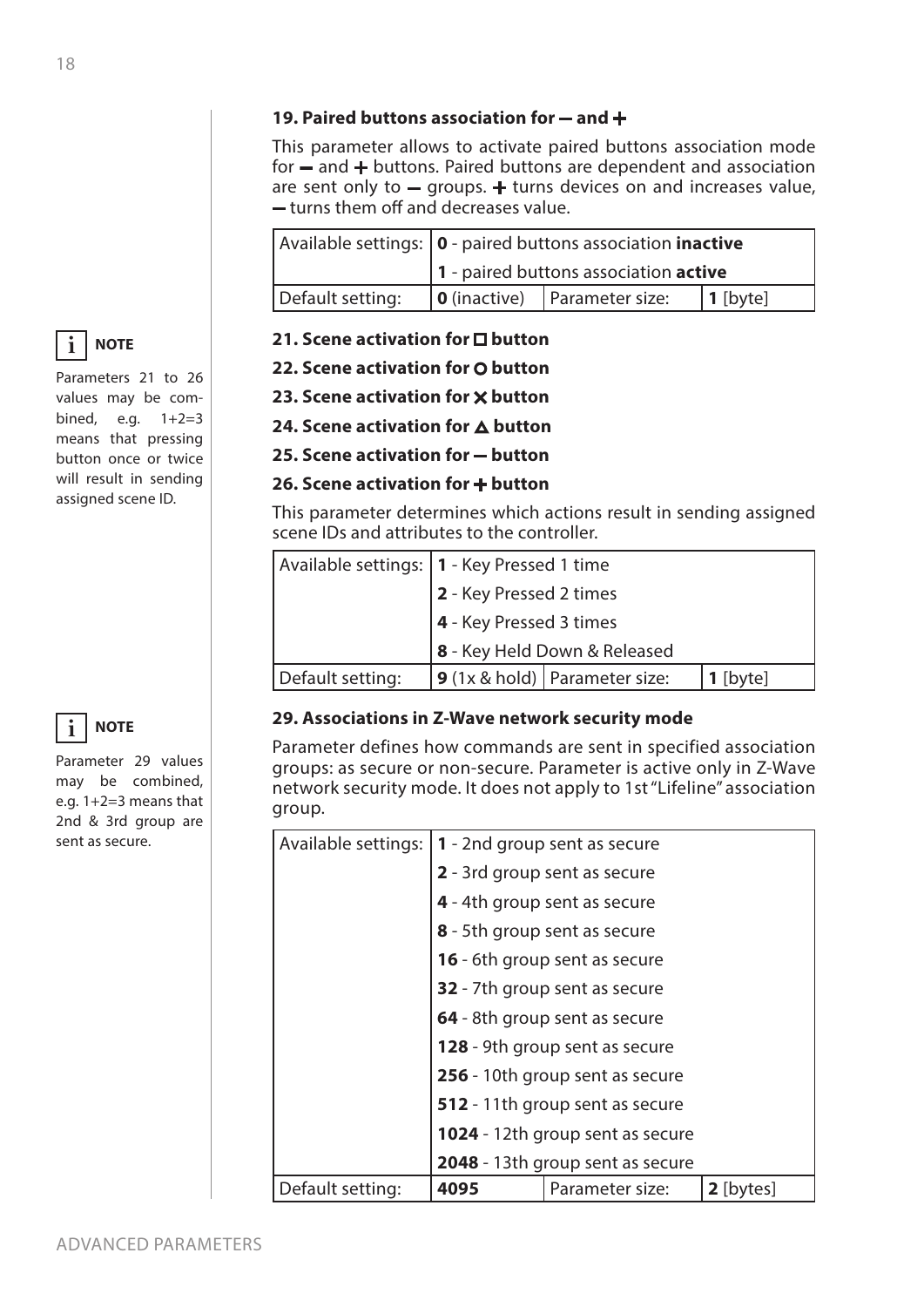## **#12: Specifcations**

| Power supply:             | CR2450 3.0V battery (included)                                                               |
|---------------------------|----------------------------------------------------------------------------------------------|
| Battery life:             | est. 2 years (default settings, max. 5<br>pushes per day and direct range)                   |
| Operating temperature:    | $10 - 40^{\circ}$ C                                                                          |
| EU directives compliance: | EMC 2014/30/EU<br>R&TTE 1999/5/EC<br>RoHS 2011/65/EU<br>LVD 2014/35/EU                       |
| Radio protocol:           | Z-Wave (500 series chip)                                                                     |
| Radio frequency:          | 868.4 or 869.8 MHz EU;<br>908.4 or 916.0 MHz US;<br>921.4 or 919.8 MHz ANZ;<br>869.0 MHz RU; |
| Range:                    | up to 50m outdoors<br>up to 40m indoors<br>(Depending on terrain and building<br>structure)  |
| Dimensions:               | 70 x 38 x 15 mm                                                                              |

**CAUTION !**

Using batteries other than specifed may result in explosion. Dispose of properly, observing environmental protection rules.

#### **NOTE i**

Battery life depends on frequency of usage, number of associations/scenes, Z-Wave routing and network load.

#### **NOTE i**

Radio frequency of individual device must be same as your Z-Wave controller. Check information on the box or consult your dealer if you are not sure.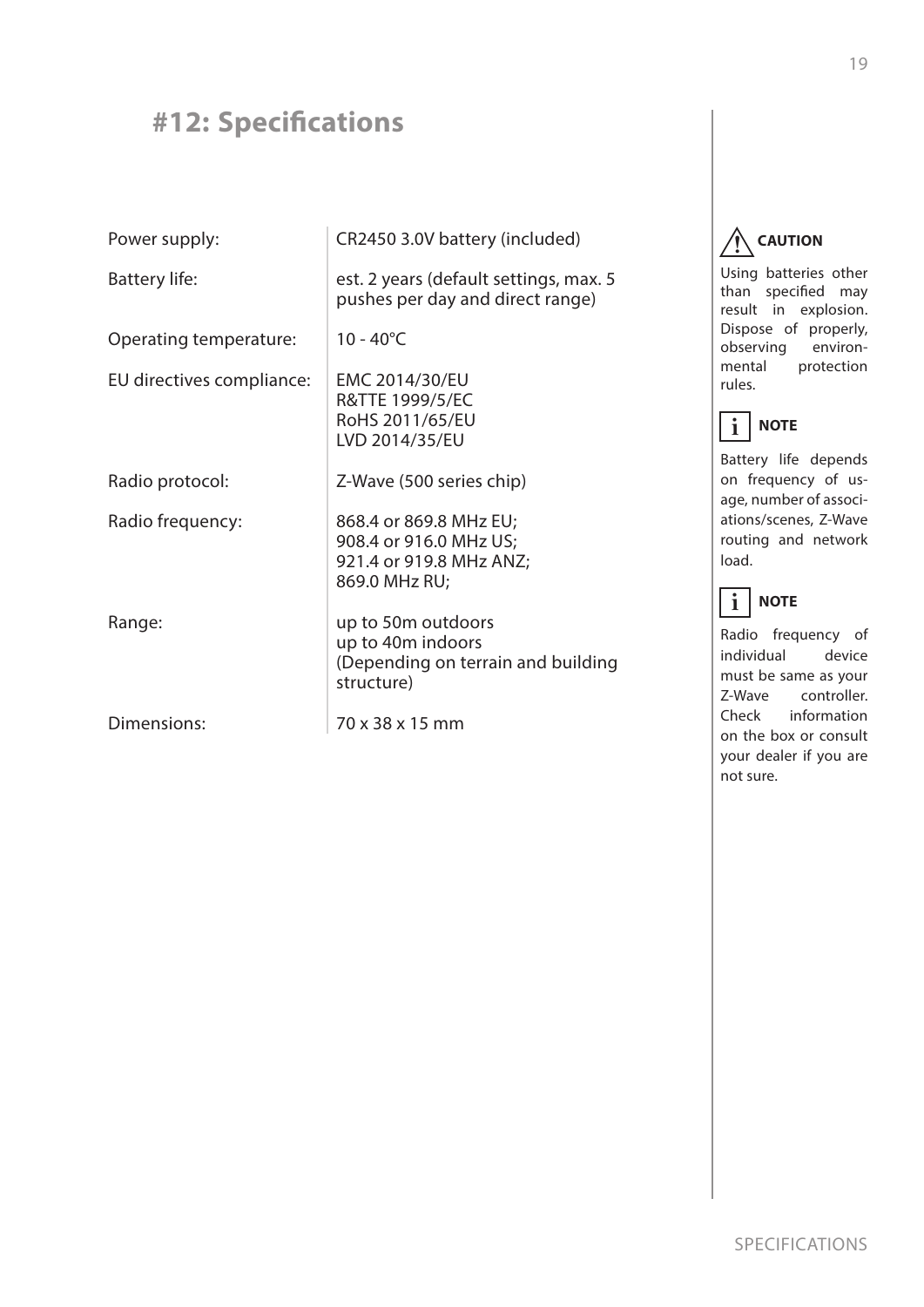## **#13: Regulations**

### **This device complies with Part 15 of the FCC Rules**

Operation is subject to the following two conditions:

1. This device may not cause harmful interference

2. This device must accept any interference received, including interference that may cause undesired operation. This equipment has been tested and found to comply with the limits for a Class B digital device, pursuant to part 15 of the FCC Rules. These limits are designed to provide reasonable protection against harmful interference in a residential installation. This equipment generates, uses and can radiate radio frequency energy and, if not installed and used in accordance with the instructions, may cause harmful interference to radio communications. However, there is no guarantee that interference will not occur in a particular installation. If this equipment does cause harmful interference to radio or television reception, which can be determined by turning the equipment off and on, the user is encouraged to try to correct the interference by one or more of the following measures:

- Reorient or relocate the receiving antenna.
- Increase the separation between the equipment and receiver.
- Connect the equipment into an outlet on a circuit diferent from that to which the receiver is connected.
- Consult the dealer or an experienced radio/TV technician for help.

## **Industry Canada (IC) Compliance Notice**

This device complies with Industry Canada license-exempt RSSs. Operation is subject to the following two conditions: (1) this device may not cause interference, and (2) this device must accept any interference, including interference that may cause undesired operation of the device.

Cet appareil est conforme aux normes d'exemption de licence RSS d'Industry Canada. Son fonctionnement est soumis aux deux conditions suivantes : (1) cet appareil ne doit pas causer d'interférence et (2) cet appareil doit accepter toute interférence, notamment les interférences qui peuvent afecter son fonctionnement.

## **Legal Notices**

All information, including, but not limited to, information regarding the features, functionality, and/or other product specifcation are subject to change without notice. Fibaro reserves all rights to revise or update its products, software, or documentation without any obligation to notify any individual or entity.

FIBARO and Fibar Group logo are trademarks of Fibar Group S.A. All other brands and product names referred to herein are trademarks of their respective holders.